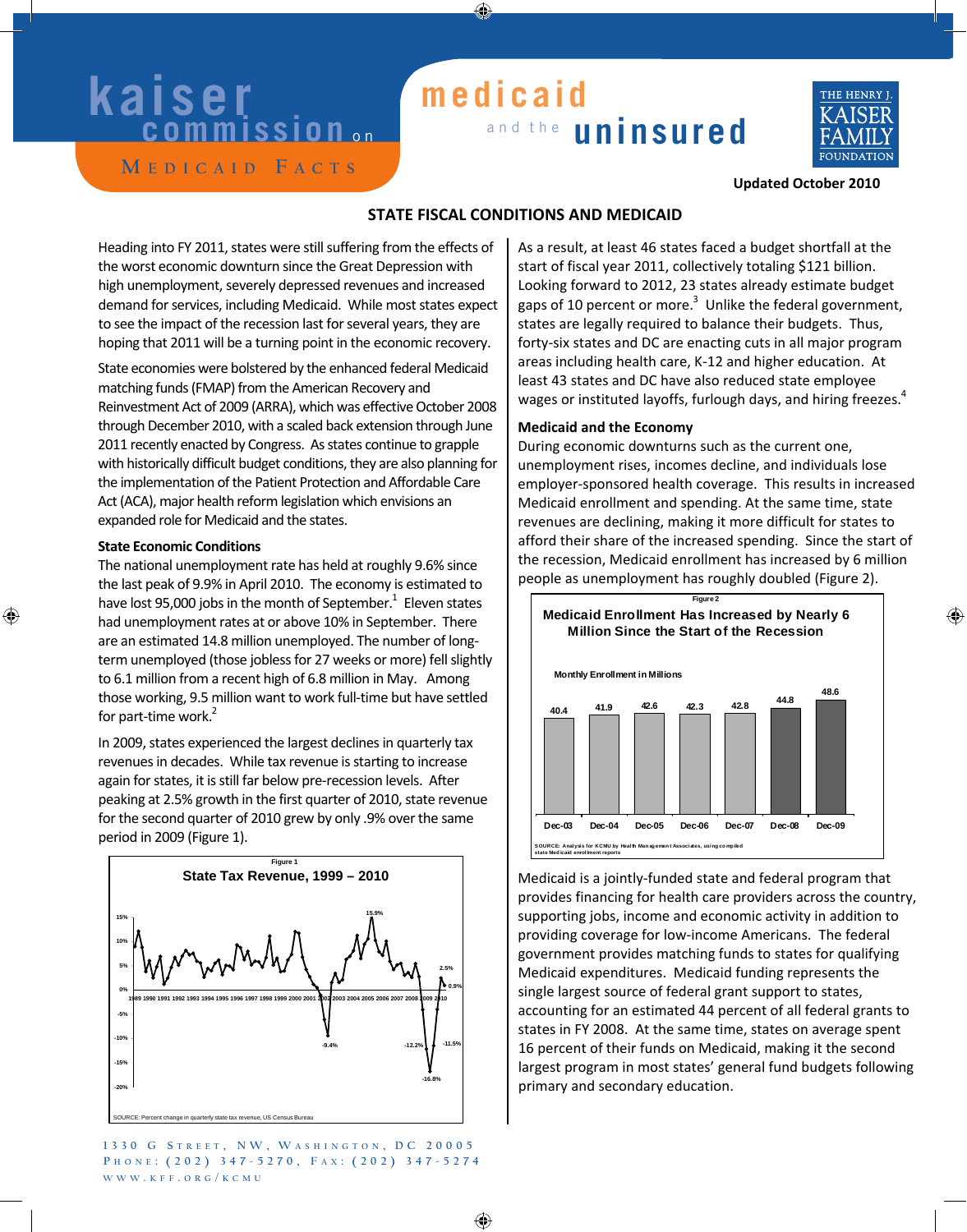### **Kaiser** MEDICAID FACTS

### **Federal Fiscal Relief**

In an effort to boost an ailing economy, Congress passed the ARRA on February 17, 2009. Specifically, the Act included an estimated \$87 billion for a temporary increase in the federal share of Medicaid costs from October 2008 through December 2010. The federal matching share (FMAP), calculated annually for each state and varied depending on the average personal income in the state, was increased from a range of 50 to 76 percent to a range of 62 percent to 84 percent under ARRA. In order to receive the funds, states had to agree to maintenance of eligibility (MOE) requirements which meant states could not restrict their Medicaid eligibility levels or enrollment processes. These additional funds were able to reach states quickly and used to address both overall state budget and Medicaid budget shortfalls; reduce or avoid cuts to providers, benefits and eligibility; and help support increased Medicaid enrollment (Figure 3).



In August 2010, Congress passed a scaled back extension of the enhanced FMAP. Instead of the 6.2 percentage point increase received under ARRA, states will receive a 3.2 percentage point increase for the third quarter (January‐March 2011) and a 1.2 percentage point increase for the fourth quarter (April‐June 2011), reducing the overall cost of the extension from \$24 billion to \$16.1 billion. By the time Congress adopted the extension, budgets for FY 2011 were already adopted in all states except California and Michigan, with 26 states and DC assuming a full six‐month extension and 24 states not assuming an extension. Since the extension was scaled back, states may need to make adjustments to their budgets.

The budget difficulties states faced in their FY 2011 budgets over the uncertainty about the extension of enhanced funding is a prelude to the challenges states will likely face when the enhanced FMAP is eliminated in FY 2012. The state share of Medicaid costs is expected to increase by 25% or more over FY 2011 levels due to the elimination the enhanced FMAP alone.<sup>5</sup>

#### **Medicaid Spending and Enrollment Growth**

As a result of the recession, Medicaid spending and enrollment accelerated in FY 2010 and FY 2011. Total Medicaid spending growth averaged 8.8% in FY 2010, with enrollment growth of 8.5%, the highest rates of growth in eight years (Figure 4). Both the rates of growth for enrollment and spending were significantly higher than original projections of 6.3% spending growth and 6.6% enrollment growth, resulting in many states having had to make mid‐year budget adjustments.



For FY 2011, states anticipate spending to increase by 7.4% over FY 2010 levels, which would be the first slowing of spending growth since FY 2006, with anticipated enrollment growth of 6.1%. However, as occurred in 2010, this initial growth rate may understate the eventual spending increase as Medicaid officials in over two-thirds of states believed there was a 50‐50 chance that initial FY 2011 appropriations would be insufficient, including one‐third of states that thought a shortfall was almost certain.

### **Policy Changes**

Nearly every state implemented at least one new Medicaid policy to control spending in FY 2010 and FY 2011.

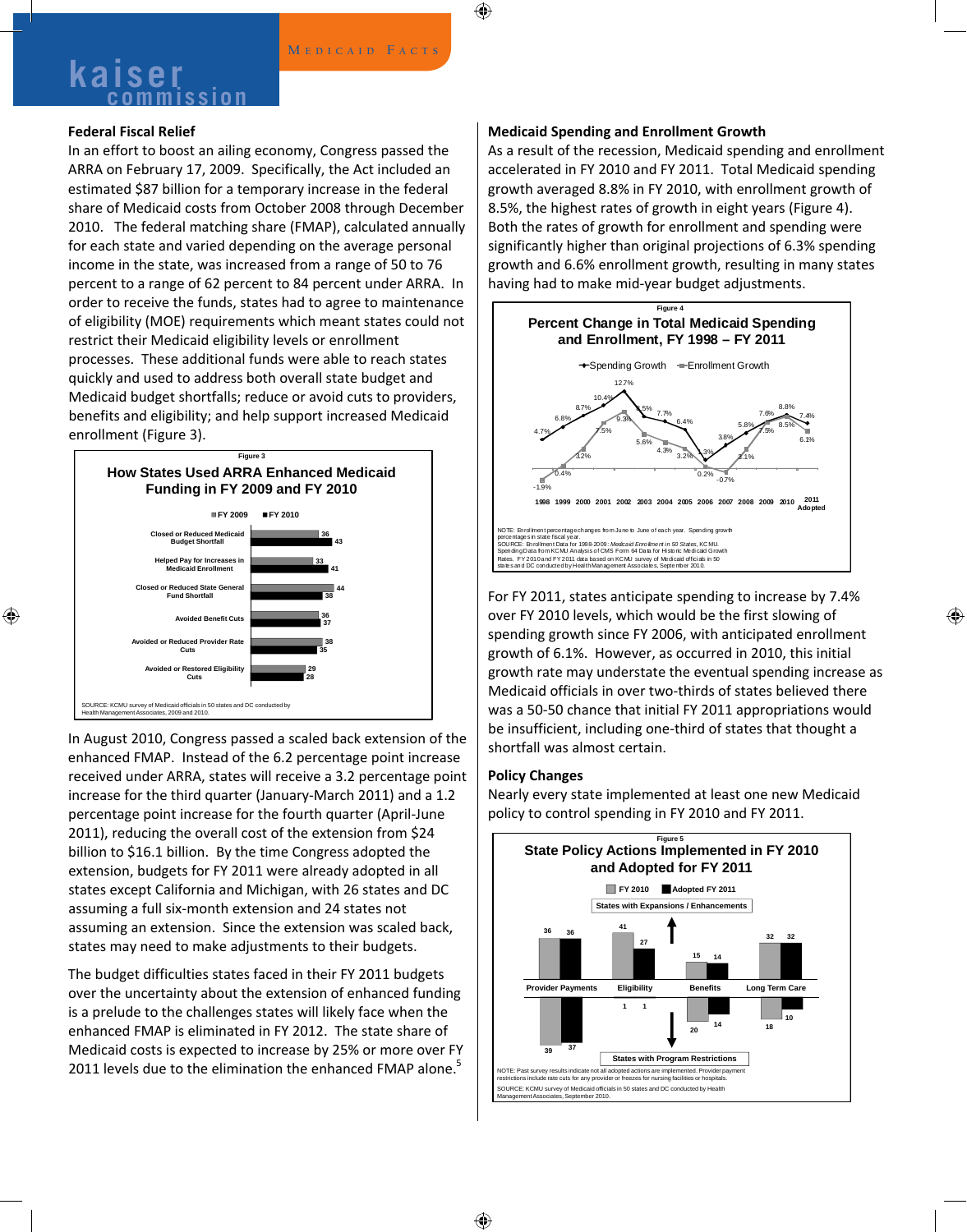## **Kaiser MEDICAID FACTS**

### *Provider Payment Rates*

While the enhanced FMAP allowed states to avoid or lessen the extent of provider rate cuts, 39 states in FY 2010 had implemented provider rate cuts or freezes, and 37 states plan to do so in FY 2011. FY 2010 marks the first year since the start of the recession that more states cut rather than increased provider payments. Provider payment rates are one of the first areas states turn to for cutting costs in Medicaid programs as the savings from such cuts are more immediate than other potential cuts. However, such cuts can jeopardize provider participation and therefore access to care for Medicaid enrollees.<sup>6</sup>

The ACA increases payments in fee‐for‐service and managed care Medicaid programs for primary care services provided by primary care doctors (family medicine, general internal medicine or pediatric medicine) to 100 percent of the Medicare payment rates for 2013 and 2014. The Federal government will fully finance the difference between the rates states had in place July 1, 2009 and the Medicare payment rate for these two years.

### *Eligibility*

Medicaid eligibility was protected in FYs 2010 and 2011 due to the MOE requirements under ARRA, which have been extended until Health Insurance Exchanges are in place in 2014 under ACA. $^7$  Despite the economic downturn, 41 states in FY 2010 and 27 states in FY 2011 reported positive eligibility and application simplification changes. While many of the changes will only affect a small number of enrollees, a few states are implementing broader reforms.

The ACA provides states the opportunity to expand eligibility to childless adults prior to 2014. States would receive their regular amount of federal matching funds for this population until 2014 rather than the enhanced Medicaid matching funds. Connecticut and the District of Columbia have already taken advantage of a new option in health reform to cover childless adults. Additionally, four states ‐ Colorado, Delaware, New Jersey and Washington – have indicated such an expansion is possible.

### *Benefits*

After repeated cuts to provider rates, states have now turned to restricting benefits – either eliminating a benefit or applying utilization controls to a benefit. Twenty states reported benefit restrictions in FY 2010 – the largest number of states reporting such restrictions in one year since the annual surveys began in 2001. The majority of benefit restrictions were utilization controls in adult dental and therapeutic services as well as personal care services. Eight states in FY 2010 did however eliminate at least one benefit and 4 states indicated plans to do so in FY 2011.

The ACA provides states with a financial incentive to provide preventive services (identified by the U.S. Preventive Services Task Force) and adult vaccines without imposing cost sharing requirements. States that do so will receive a one percentage point increase in their federal matching funds for those services and vaccines beginning in January 2013. The majority of states are not sure whether they will qualify for this provision yet.

### *Pharmacy*

Thirty‐eight states in FY 2010 and 30 in FY 2011 implemented cost‐containment initiatives in the area of prescription drugs. The majority of actions reported were additions, expansions or refinements of existing programs. There were several changes to pharmacy rebates made in the ACA, including increasing the federally required minimum rebate amount and allowing states to collect rebates for prescription drugs purchased by Medicaid MCO programs. Many states don't know what the impact of these changes will be yet as the impact will vary based on the state's level of supplemental rebates and whether prescription drugs were carved‐out of their managed care programs.

### *Long Term Care*

Overall, 32 states took actions that expanded long‐term care services in FY 2010 and 32 states planned expansions for FY 2011. However, the number of states adopting new HCBS waivers or expanding existing waivers decreased from 38 states in FY 2008 to 23 states in FY 2010, suggesting that some states may be postponing additional balancing efforts due to the economy. In FY 2010, 18 states implemented utilization controls and other reductions on LTC services to contain costs and 10 states plan to do so in FY 2011. $8$ 

The ACA included a number of new long‐term care options designed to increase community based long‐term care. A few states are moving forward with new HBCS state plan options, and while there is not guidance from CMS, states seemed interested in the State Balancing Incentive Payment Program and the Community First Choice Option.

### *Delivery System and Health Information Technology (HIT)*

Thirteen states in FY 2010 and 20 states in FY 2011 implemented or plan to expand managed care by expanding service areas, adding eligibility groups, requiring enrollment into managed care or implementing managed long‐term care initiatives. Sixteen states in FY 2010 and 13 states in FY 2011 are implementing new or expanded disease management programs. States are also moving forward with new medical home models as well as initiatives to care for those dually eligible for Medicare and Medicaid.